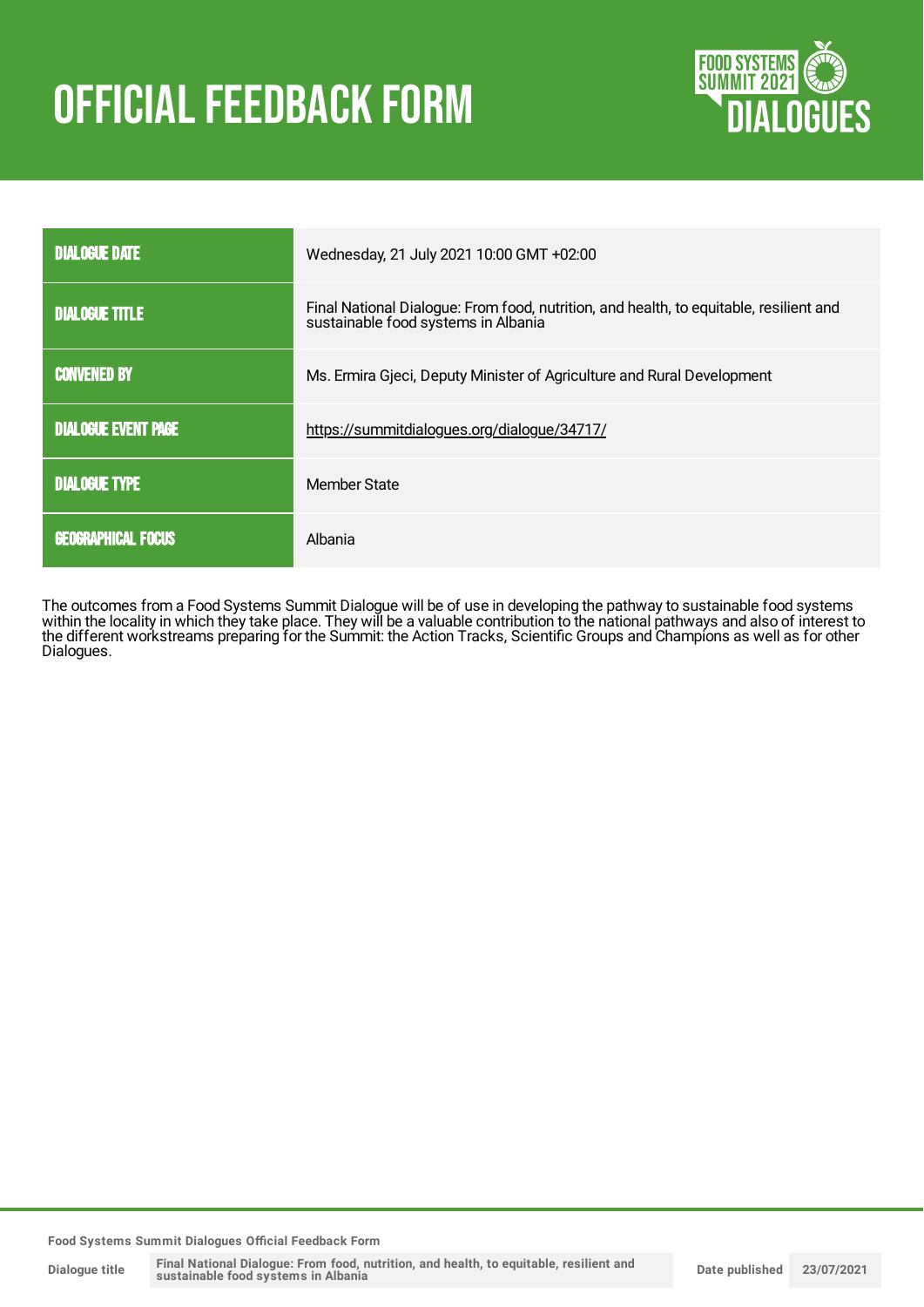# 1.PARTICIPATION



#### NUMBER OF PARTICIPANTS FROM EACH STAKEHOLDER GROUP

- 4 Small/medium enterprise/artisan 0 Workers and trade union
- 4 Large national business 0 Member of Parliament
- 1 Multi-national corporation 6 Local authority
- 
- 
- 1 Large-scale farmer 7 United Nations
- 8 Local Non-Governmental Organization 1 International financial institution
- 3 International Non-Governmental Organization 0 Private Foundation / Partnership / Alliance
- 0 Indigenous People 1 Consumer group
- 5 Science and academia 19 Other
- 
- 
- 
- 3 Small-scale farmer 30 Government and national institution
- 2 Medium-scale farmer 12 Medium-scale farmer 12 Medium-scale farmer 12 Medium-scale farmer 12 Medium-scale farmer 12 Medium-scale farmer 12 Medium-scale farmer 12 Medium-scale farmer 12 Medium-scale farmer 12 Medium-scale
	-
	-
	-
	-
	-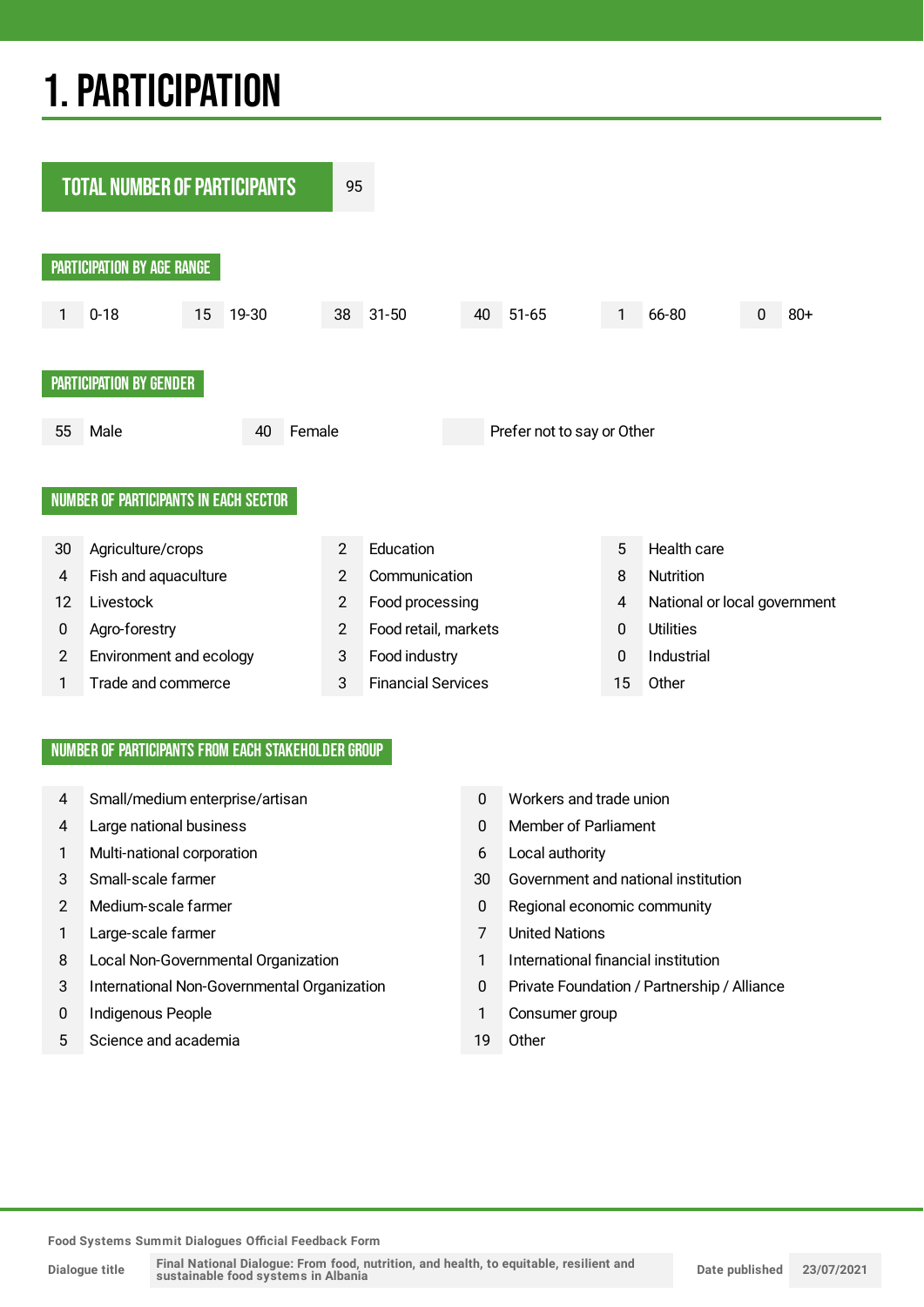# 2. PRINCIPLES OF ENGAGEMENT

HOW DID YOU ORGANIZE THE DIALOGUE SO THAT THE PRINCIPLES WERE INCORPORATED, REINFORCED AND ENHANCED?

The Final National Dialogue of Albania's Food Systems Summit was held on Wednesday 21 July 2021, in Tirana. Due to COVID-19 restrictions, the Dialogue took place in person, combining with a virtual connection (20: 75). It began with opening remarks from high-level speakers (Minister of Agriculture and Rural Development, UN Resident Coordinator, UNDP Resident Representative, UN Women Resident Representative, FAO Representative, and the Convenor of the National Dialogues, Ms Ermira Gjeçi (Deputy Minister of Agriculture and Rural Development). The Facilitators and Curator presented findings and outcomes of the two sub-national food systems dialogues, conducted for lowland & coastal areas and mountain area. In the final Dialogue, national and international organizations reconfirmed their commitment to support agriculture, rural development and food industries in Albania. In the discussion session, participants discussed the 5 Action Tracks; 1) Ensure access to safe and nutritious food for all; 2) Shift to sustainable consumption patterns; 3) Boost nature-positive production; 4) Advance equitable livelihoods; 5) Build resilience to vulnerabilities, shocks and stress. They stressed the key challenges to strengthening food systems as highlighted in the previous dialogues and explored options and actions that can contribute via national pathways towards sustainable food systems. The concluding Dialogue successfully created the "5 Key trends" for sustainable food systems by 2030 for engagement and interconnection among food systems stakeholders, connecting the national and sub-national level, and consolidating country-level commitments. Principles of engagement under UN Food systems national dialogues have been respected. In addition, interested people participated in the live broadcast on the official YouTube live stream (https://youtu.be/\_Tt0nB1z0d0).

#### HOW DID YOUR DIALOGUE REFLECT SPECIFIC ASPECTS OF THE PRINCIPLES?

Albania has organized 3 stages of dialogues. Stage One of the National Dialogue - Initiating National Engagement was convened on June 10, 2021, online. Eighty-two participants attended, including representatives from central & localgovernment, national and international organizations, private sector, academia, civil society, public agencies as well as university, who all outlined the key trends for sustainable food systems in Albania. Stage Two-Extensive Explorations Everywhere was convened in 2 dialogues, one for the low and coastal area on July 7, 2021 (102 participants) and another one for mountainous areas on July 8, 2021 (93 participants) for the fact that the challenges and importance of food systems can be perceived differently in different regions. The third stage-Consolidation, intention and commitment was convened on July 21, 2021, and brought together (95 participants of the previous dialogues), who summarized and agreed on the findings/outcomes. The event took place in person, combining with a virtual connection. All four national and sub-national Dialogues brought together a wide spectrum of stakeholders. All participants were very active and detail-oriented during discussions. Eventually, all their suggestions and recommendations were taken into consideration, summarized, and compiled under the key trends and objectives. The National Dialogues outlined the key trends to ensure sustainable food systems in the country by 2030. The Chatham House Rule of non-attribution encouraged participants to engage in frank and open discussion with the inclusion of respective stakeholders (with a gender-sensitive and participatory approach).

#### DO YOU HAVE ADVICE FOR OTHER DIALOGUE CONVENORS ABOUT APPRECIATING THE PRINCIPLES OF ENGAGEMENT?

In order to achieve sustainable solutions, it is important to appreciate the Principles of Engagement while building trust for open dialogue, clearly informing that any opinion, comments, and suggestions will be taken into consideration (make good use of the chat/inbox). It is crucial to notify participants that there is no right or wrong answer or opinion and that everyone's voices and opinions count. Due to the interconnectivity of aspects of food systems across sectors, it is important to include participation from a range of stakeholders. This prevents unforeseen outcomes, ensures sustainability, and heightens the involvement. Moderation and presentation of all action tracks should be presented in clear language by presenting them from a local/regional point of view.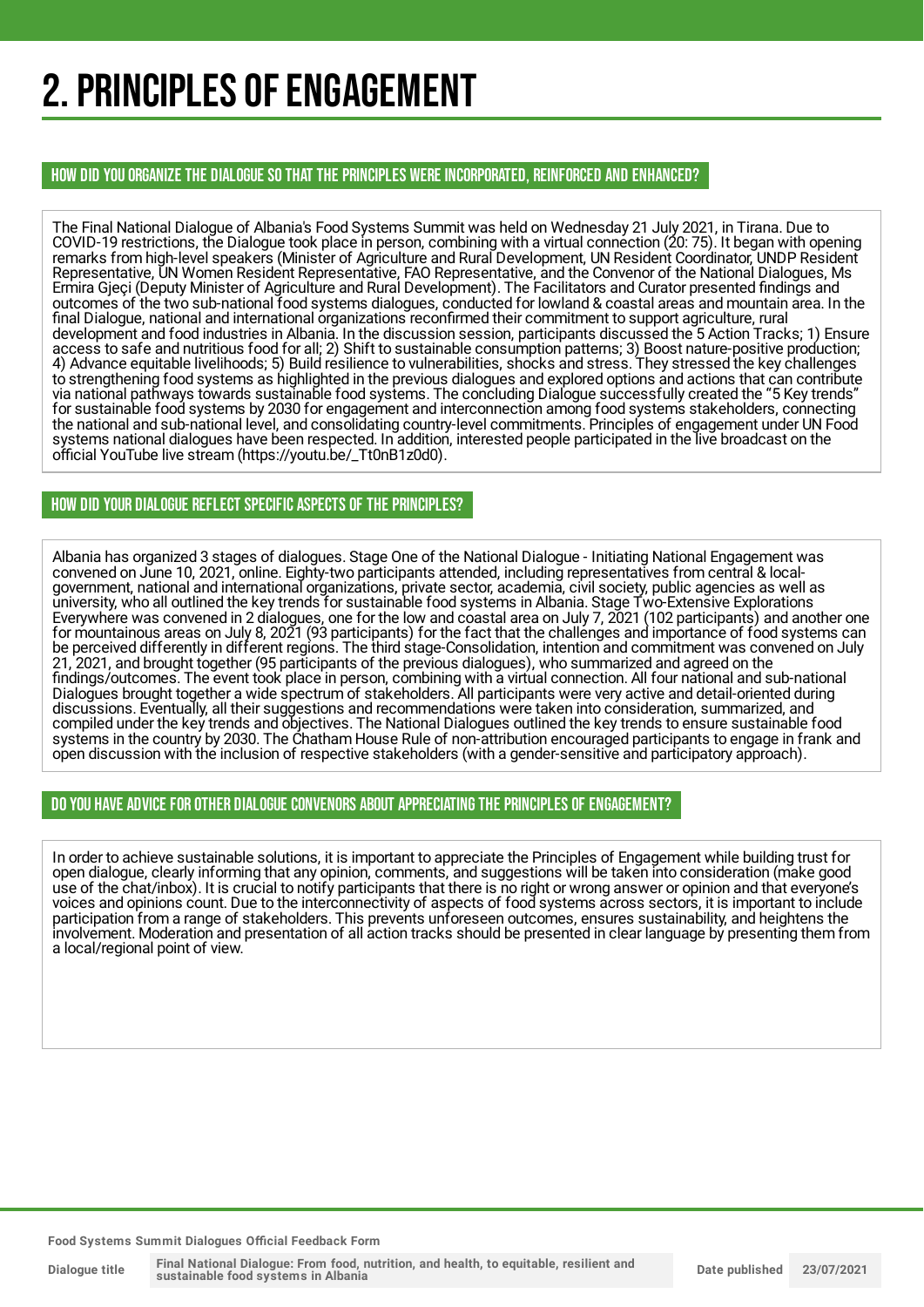# 3. METHOD

The outcomes of a Dialogue are influenced by the method that is used.

DID YOU USE THE SAME METHOD AS RECOMMENDED BY THE CONVENORS REFERENCE MANUAL?

✓ **Yes No**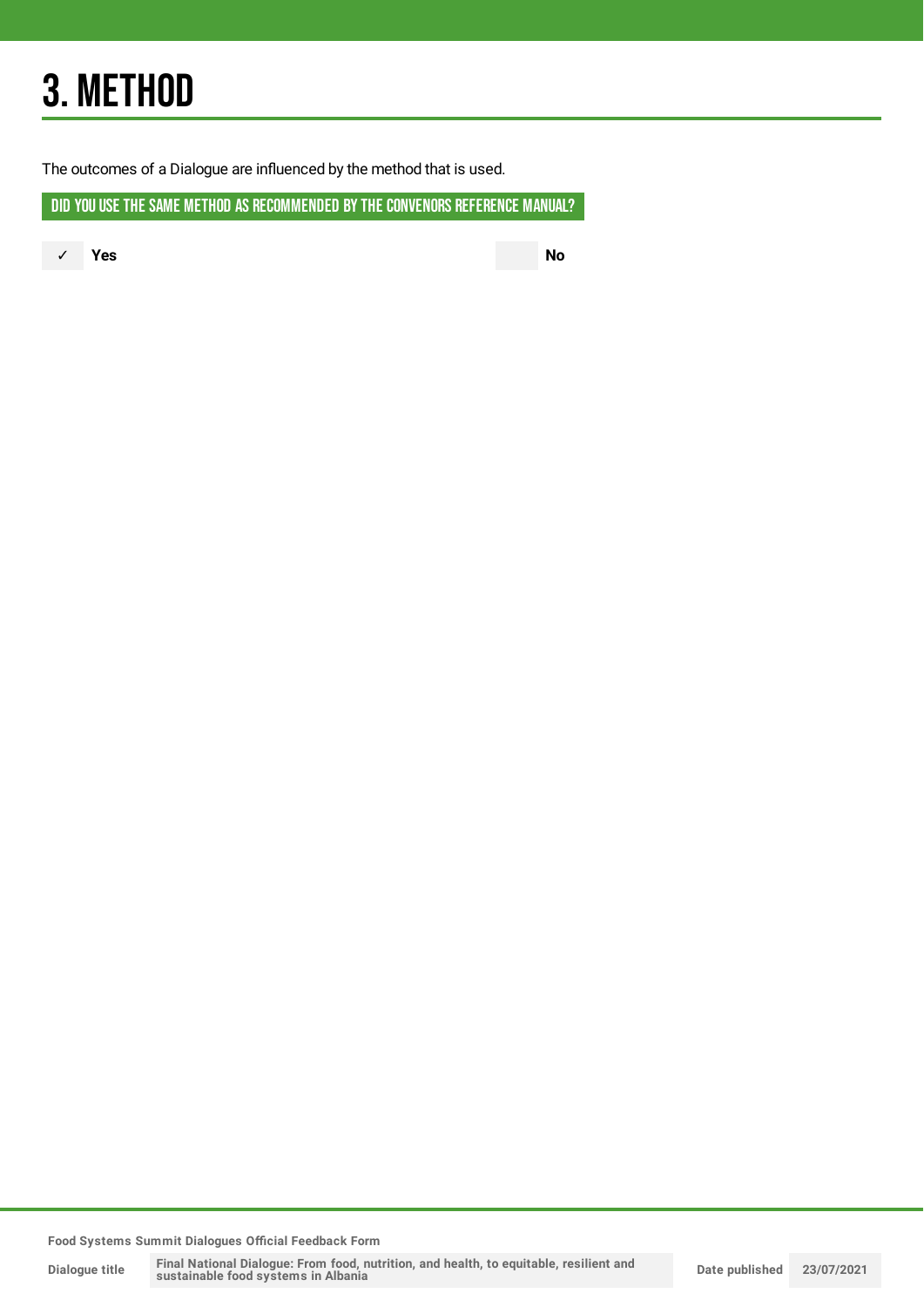# 4. DIALOGUE FOCUS & OUTCOMES

### MAJOR FOCUS

Stage 3 of the National Dialogue on Sustainable Food System in Albania was a powerful opportunity to engage meaningfully, explore collectively, and emerge resiliently to build sustainable food systems of the country in the framework of the UN Food Systems Summit. This third step aimed at the introduction of the key findings and outcomes from the previous Dialogues (within 5 Action Tracks) and but even cross-cutting between action tracks:

- Ensure access to safe and nutritious food for all;
- Shift to sustainable consumption patterns;
- Boost nature-positive production;
- Advance equitable livelihoods;
- Build resilience to vulnerabilities, shocks and stress;

Also, it aimed to identify the national pathways towards sustainable food systems by 2030 while discussing how to implement these pathways and talking about possible commitments from the different stakeholders. The dialogue has been a continuation of the discussion around the visions presented at the first and second stages of national dialogue. The discussion was framed around the knowledge and innovation system, consumers, food producers and their conditions, financial and support systems/rules and regulations and the resilience of food systems.

The National Dialogue has enabled stakeholders to work together by examining the national food systems, exploring options for change, shaping pathways for these systems to be sustainable by 2030, and has given a meaningful opportunity to Albanian stakeholders to further advance the food systems sustainability of the country. They will have an active role to work together by drawing and following national pathways towards sustainable food systems of Albania by 2030. Our priorities for the next decade are: (i) to ensure the existence of a competitive value chain in food systems; (ii) to develop agro-tourism and short value chains as mechanisms of rural development ; (iii) to develop an effective system of food/feed safety, veterinary and plant protection; (iv) to ensure sustainable use of natural resources, environmental protection, preservation of ecosystems, climate change mitigation and adaptation; (v) to elaborate an effective systems for the crisis management. By the end of this stage, participants have a greater understanding and commitment to take action based on 5 national pillars (as above) in a way to improve the food systems in Albania.

#### ACTION TRACKS

| KEYWORDS |  |
|----------|--|
|----------|--|

- ✓ Action Track 1: Ensure access to safe and nutritious food for all
- ✓ Action Track 2: Shift to sustainable consumption patterns
- ✓ Action Track 3: Boost nature-positive production
- Action Track 4: Advance equitable livelihoods
- ✓ Action Track 5: Build resilience to vulnerabilities, shocks and stress

| ✓            | Finance                      | ✓ | Policy                     |
|--------------|------------------------------|---|----------------------------|
| ✓            | Innovation                   | ✓ | Data & Evidence            |
| $\checkmark$ | Human rights                 | ✓ | Governance                 |
|              | Women & Youth<br>Empowerment |   | Trade-offs                 |
|              |                              |   | Environment<br>and Climate |
|              |                              |   |                            |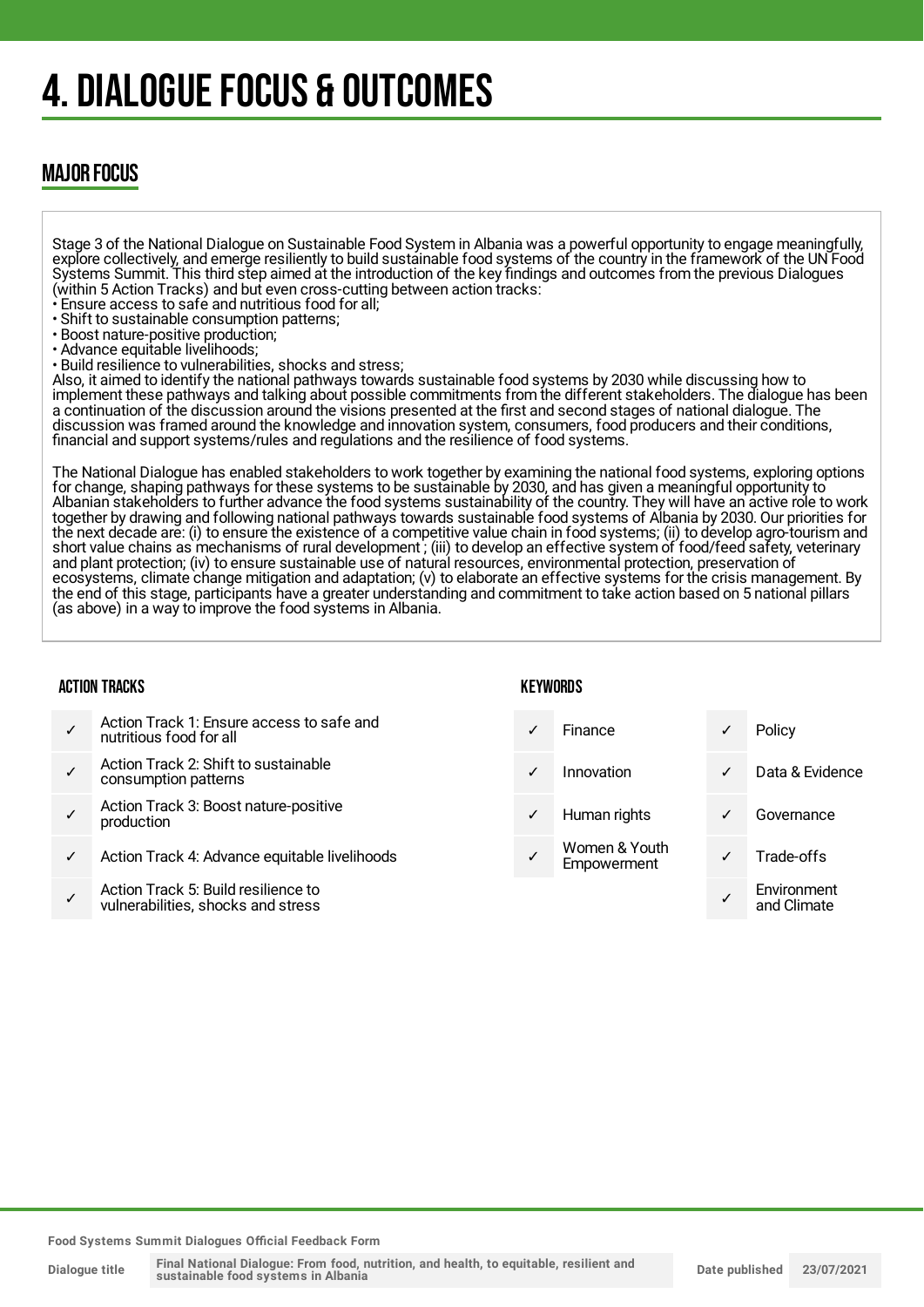### MAIN FINDINGS

Agriculture is one of the main economic pillars of the Albanian economy contributing 19% to the country GDP (INSTAT 2019) and around one-third of employed people (nationwide) are in agriculture.

Albania ranks as one of the top ten countries in the world with the highest economic risk from multiple hazards: 88.5% of GDP generated and 86% of total territory is exposed to two or more disasters. The impact of disasters is increasing the vulnerability of Albanian citizens affected by them. Floods of 2015 and 2016, the 2019 earthquake, and lastly COVID 19 pandemic, highlight the need for increased resilience of the private sector and strengthened capacities to mitigate, manage, and recover from shocks.

Regarding environmental challenges, the main ones for the country are water and air pollution, land degradation, biodiversity loss and waste management. Rapid urbanization and increasing demand for natural resources have led to increasing depletion and degradation.

Caring for the most vulnerable, maintaining and ensuring access to equitable service delivery, addressing the digital divide, experimenting with alternative working options, and providing uninterrupted basic services for the most affected population are among key challenges to overcome for increased resilience to shocks.

Considering the high rates of out-migration and farmers ageing, high rate of rural population at risk of poverty and risk of climate change impacts, as well as the prevalence of small farms, the raising the productivity and ensuring the sustainability of family farms (SDG 2.3) and resilient agricultural practices and capacity for adaptation to climate change (SDG 2.4) are key to achieve the Agenda 2030. Yet, from a development perspective, in order to contribute to sustained, inclusive and sustainable economic growth (SDG 8.1, 8.2. 8.4), there is a strong need to develop the food systems. Our priorities for the next decade are as follows: to ensure a competitive value chain in food systems; to develop agritourism and short value chains as mechanisms of rural development, to establish an effective system of food/feed safety, veterinary and plant protection; to guarantee the sustainable use of natural resources, environmental protection, preservation of ecosystems, and enable climate change mitigation and adaptation; and create effective systems of crisis management.

A sustainable food system delivers food security and nutrition for all, and in such a way that the economic, social and environmental bases to generate food security and nutrition are firmly established. All the main elements of food systems, such as the food supply chain, food environment, and consumer behaviour are of the utmost importance for Albania. Adequate nutrition is essential for the health and well-being of any nation, but food availability is not the only critical factor; the quality of food is also an issue that needs particular attention and efforts from all actors involved in the production, trade, and consumption of food.

The development of the rural territories of Albania is important for addressing issues such as food security, environmental protection, economic development, and the establishment of high quality of life and security.

Competitive agricultural & non-agricultural production and helping Albania to better adapt to deal with climate change are also essential factors for the development of food systems in Albania.

**KEYWORDS** 

#### ACTION TRACKS

#### ✓ Action Track 1: Ensure access to safe and nutritious food for all ✓ Action Track 2: Shift to sustainable consumption patterns ✓ Action Track 3: Boost nature-positive production Action Track 4: Advance equitable livelihoods ✓ Action Track 5: Build resilience to vulnerabilities, shocks and stress Finance Policy Innovation Data & Evidence Human rights **Governance** Women & Youth **Empowerment** Trade-offs ✓ **Environment** and Climate

**Food Systems Summit Dialogues Official Feedback Form**

**Dialogue title Final National Dialogue: From food, nutrition, and health, to equitable, resilient and sustainable food systems in Albania**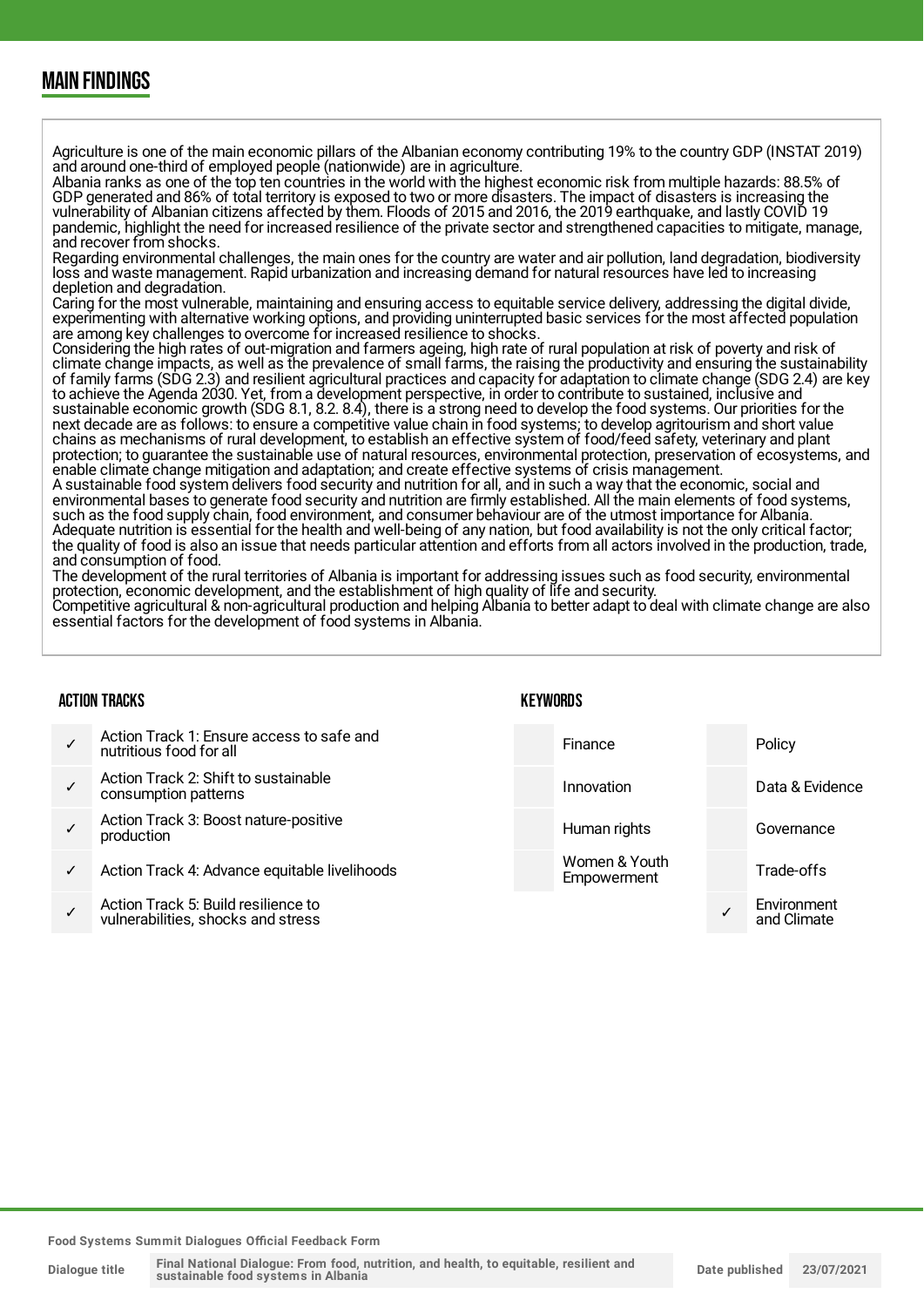1. Ensure competitive value-chains in the food systems (Action Track 1, Action Track 3, Action Track 4)

Changes needed for national food systems to meet the defined expectations by 2030

- Increase the competitiveness of the agricultural products in Albania and development of their value-chains;

- Ensure the compliance of products with marketing standards at all along value chains;

- Reduce food loss and waste from the production level to final consumer;

- Capacity building of the extension service on production technologies, markets requirements, prices, uses of agricultural inputs, innovation and digitalization in agriculture;

- Capacity building and support to farmers to apply good agricultural practices and production practices that are nature friendly (e.g., organic production);

- Empowering women – economically, socially and politically – must be a central effort to achieve food and nutrition security, shift to sustainable agriculture and food system, and achieve the SDGs;

- Transform food systems to be attractive to youth, who will be innovators of the agricultural production systems;

- A reliable database on agricultural and related fields is needed, to develop evidence-based policies. Improve monitoring and evaluation of policy interventions in the rural development by generating more data (e.g. FDNA, Market data, price information, socioeconomic, etc.) on the agricultural sector and related fields;

- Socio-economic impact of the earthquake and Covid-19 on the agriculture sector and rural development should be used to program and implement long term recovery measures;

- Involvement of vulnerable and food insecure people and communities into sustainable development processes to enhance their livelihoods, boost their food security and build resilience to disasters a climate change;

- Support the cooperative actions between groups of farmers, processors, traders, and promote horizontal and vertical cooperation;

- Improve animal health, welfare, and control of animal diseases, zoonosis, and transboundary diseases;

- Improve agriculture irrigation and drainage systems;

- Provide support to Blue Economy and sustainable development of fishery and aquaculture.

#### ACTION TRACKS

**KEYWORDS** 

✓ Action Track 1: Ensure access to safe and nutritious food for all

> Action Track 2: Shift to sustainable consumption patterns

- ✓ Action Track 3: Boost nature-positive production
- Action Track 4: Advance equitable livelihoods

Action Track 5: Build resilience to vulnerabilities, shocks and stress

|              | Finance                      | $\checkmark$ | Policy                     |
|--------------|------------------------------|--------------|----------------------------|
| ✓            | Innovation                   | ✓            | Data & Evidence            |
| $\checkmark$ | Human rights                 |              | Governance                 |
|              | Women & Youth<br>Empowerment |              | Trade-offs                 |
|              |                              |              | Environment<br>and Climate |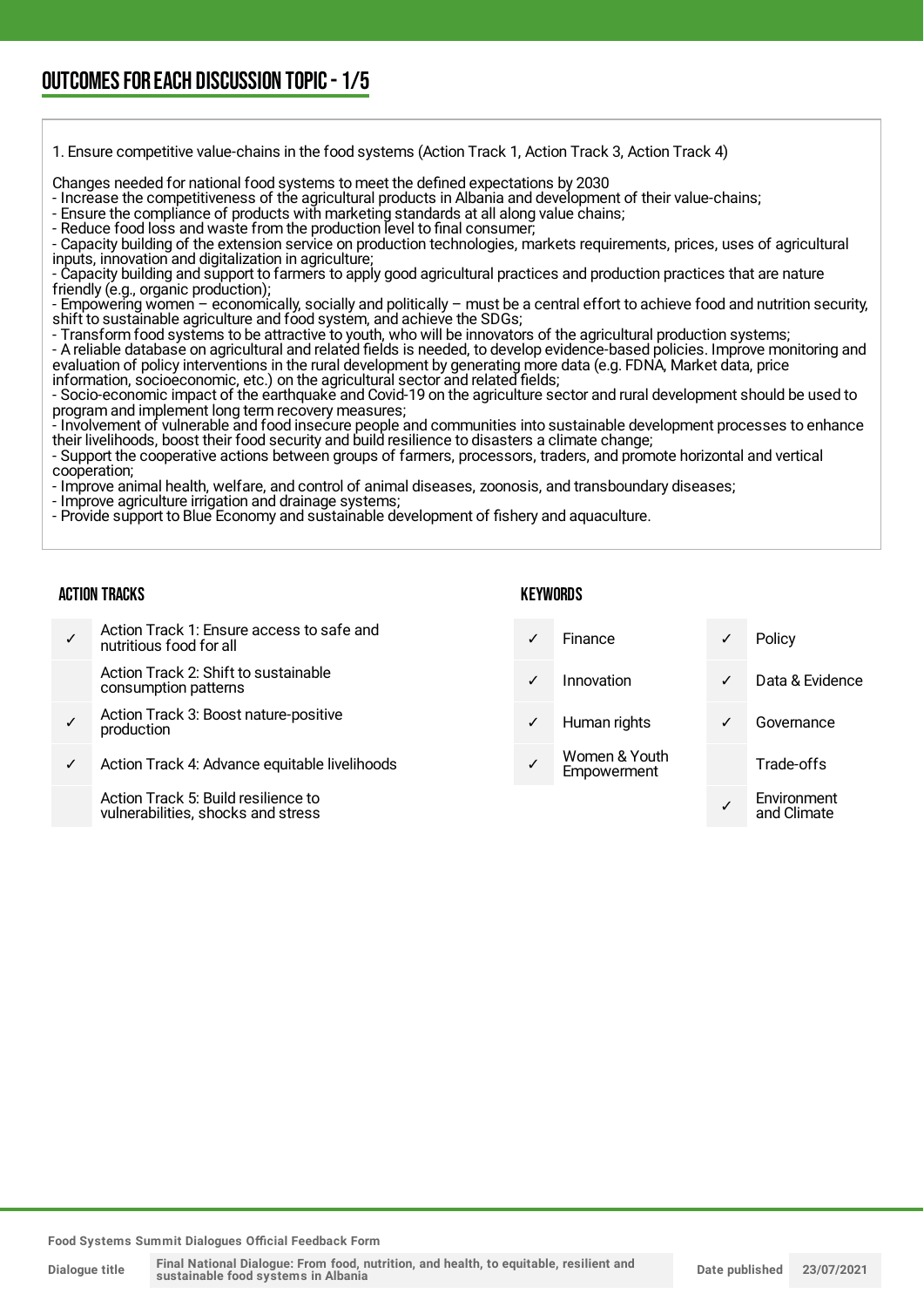2. Develop agritourism and short value chains as mechanisms of rural development (Action Track 3 & 4)

- A comprehensive approach to sustainable development must entail coherent, future-oriented national policies, strategies and visions for food and nutrition security that are people-centred, with a focus on poor smallholders and food insecure, vulnerable communities, women and youth;

- Supporting small farmers to access finance, national and IPARD subsidy schemes, and applying tools to incentive the formalization of the farmers;

- Support to smallholder farmers to increase their agricultural productivity, promoting their access to markets and services, rewarding their efforts to preserve landscape and ecosystem services and strengthening their resilience to external shocks – particularly environmental and climate-related; diseases – through insurance and social protection;

- The market demand for traditional products is increasing especially in areas that already have developed tourism. In order to build Short Value Chains some issues need to be considered:

• Products in a short value chains should reach market minimum standards;

- Good quality packaging and decent labelling are necessary to implement short value chains.
- Good practices should be applied for harvesting and post-harvesting processes.
- Small-scale equipment should be supported by grant schemes to guarantee the quality and safety of products.

• Support innovative food processing technologies to ensure consumer protection and reduce overhead costs. In the case of family farming, this process requires capacity building for farmers and support with investment grants that are more accessible (e.g. with prepayment) than EU Funds.

• Support digitalization and ITC as accelerating tools in agriculture and rural development.

#### ACTION TRACKS

#### **KEYWORDS**

|   | Action Track 1: Ensure access to safe and<br>nutritious food for all      | $\checkmark$ | Finance                      | ✓            | Policy                     |
|---|---------------------------------------------------------------------------|--------------|------------------------------|--------------|----------------------------|
|   | Action Track 2: Shift to sustainable<br>consumption patterns              | $\sqrt{2}$   | Innovation                   | $\checkmark$ | Data & Evidence            |
| ✓ | Action Track 3: Boost nature-positive<br>production                       |              | Human rights                 | $\checkmark$ | Governance                 |
| ✓ | Action Track 4: Advance equitable livelihoods                             |              | Women & Youth<br>Empowerment |              | Trade-offs                 |
|   | Action Track 5: Build resilience to<br>vulnerabilities, shocks and stress |              |                              |              | Environment<br>and Climate |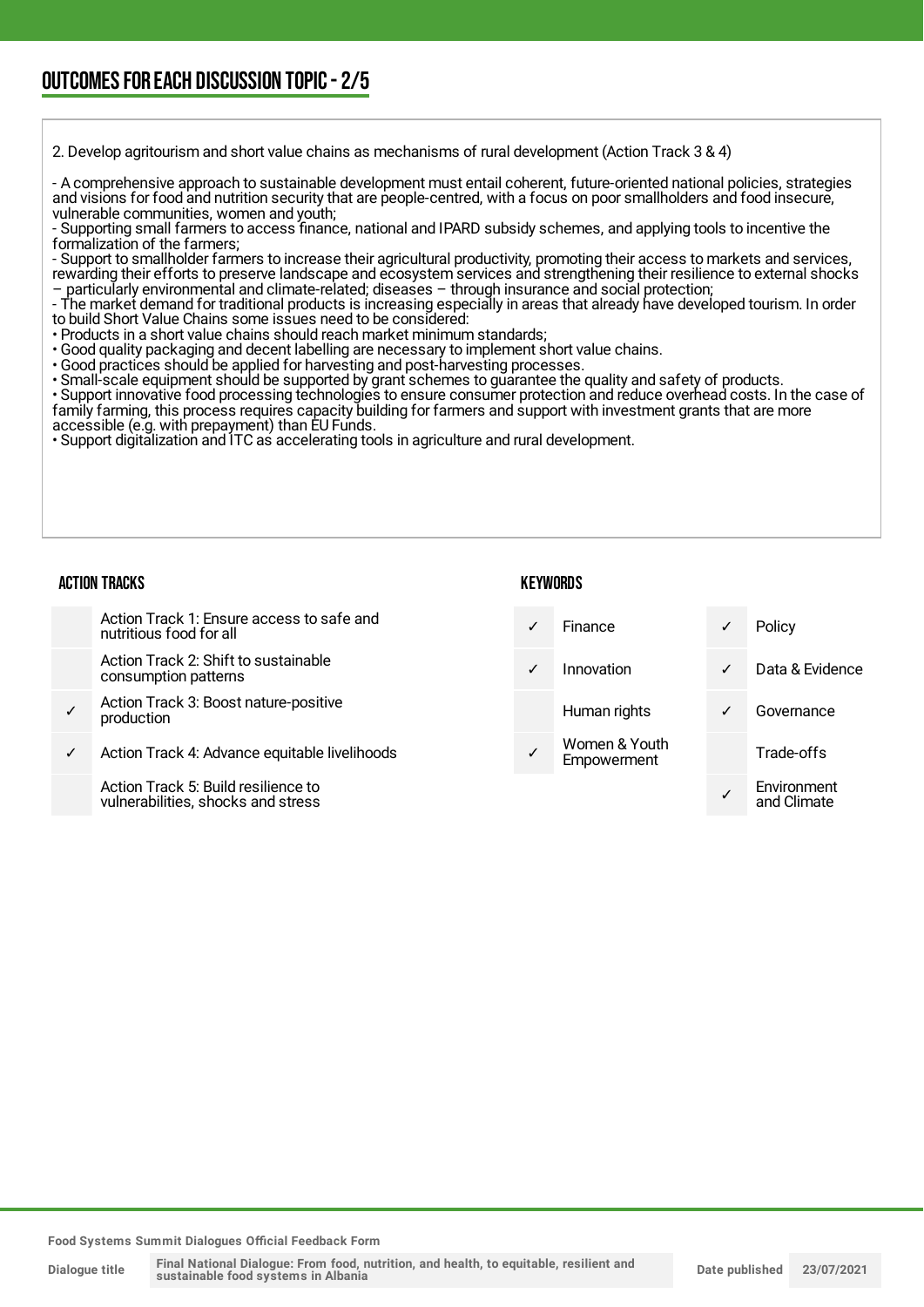### OUTCOMESFOR EACH DISCUSSION TOPIC- 3/5

3. Ensure effective systems of food/feed safety, veterinary and plant protection (Action Track 2)

- Establishment of a food safety surveillance system associated with the traceability system;

- Increase qualification of personnel involved in food safety and food controls;

- Strengthen extension services to provide relevant information on food safety issues to farmers and food producers;

- Improve the overall laboratory capacity in the country; adopt new methods for laboratory test diagnostics in the area of food

safety, veterinary and plant protection; expanding accreditation; capacity building for laboratory employees;

- Further improve on risk assessment, management and communication capacities in food safety and the effective enforcement of food safety legislation and traceability along the whole food chain "From Stable to Table";

- Enhance and strengthen post-harvest storage and processing systems;

- Improve food environments, and raise population awareness on food safety and healthy nutrition, with particular emphasis on children and young population;

- Strengthen control on the use of pesticides in accordance with approved procedures to protect consumer health and the environment;

- Raising awareness and education of children in schools through food programs "From farm to school".

#### ACTION TRACKS

#### **KEYWORDS**

Action Track 1: Ensure access to safe and nutritious food for all ✓ Action Track 2: Shift to sustainable consumption patterns Action Track 3: Boost nature-positive production Action Track 4: Advance equitable livelihoods Finance **v** Policy ✓ Innovation ✓ Data & Evidence Human rights **v** Governance Women & Youth **Empowerment** Trade-offs Environment

Action Track 5: Build resilience to vulnerabilities, shocks and stress

**Food Systems Summit Dialogues Official Feedback Form**

✓

and Climate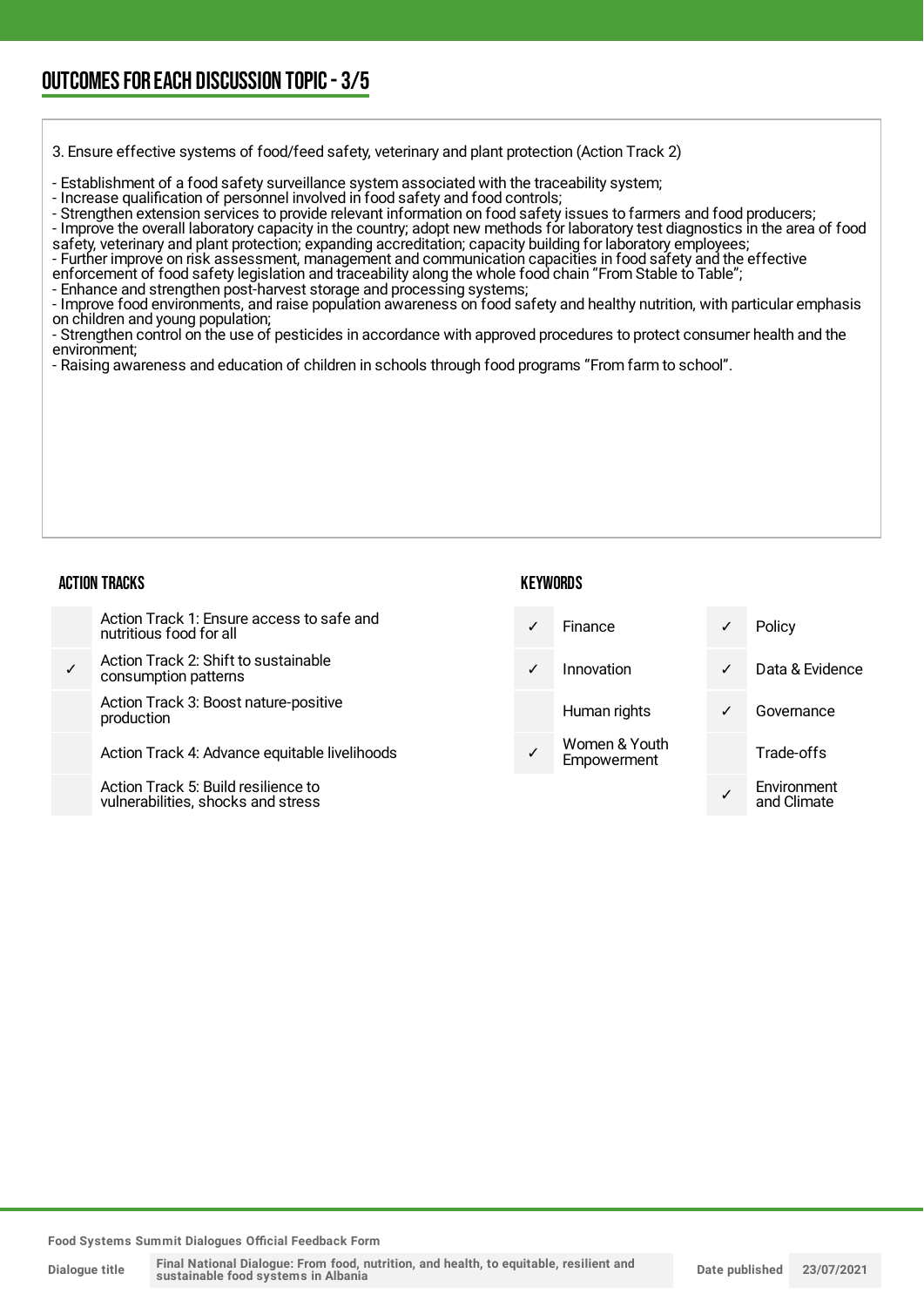### OUTCOMESFOR EACH DISCUSSION TOPIC- 4/5

4. Sustainable use of natural resources, environmental protection, preservation of ecosystems, climate change mitigation and adaptation (Action Track 3)

- Develop new multisector approaches and multi-stakeholder platforms that help overcome structural barriers to transformational change in food and agriculture systems;

- Strengthen collaborative decision making and enable different stakeholders to resolve their diverse and frequently conflicting interests within an agreed common framework;

- Awareness-raising for the representatives of municipalities, communities, schoolchildren about climate change and its impacts; environmental issues;

- Ensure the sustainable use of water, land and forest resources, as well as the prevention of soil, air and water pollution;

- Enforcement of early warning systems; ensure efficient management of the natural disasters; zoonosis and pandemics;

- Prevention of erosion through supported by planting trees/vegetation etc.;
- Prevent soil degradation and erosion, through sustainable use of forests and pastures, which have a contribution to the

development of tourism, protection from erosion, but also contribute to the economic aspect and green economy; - Moving towards a circular economy, which delivers benefits to reduce waste to a minimum, to reduce greenhouse gas emissions, to reduce pressure on the environment, to increase competitiveness, stimulate innovation, boost economic growth.

#### ACTION TRACKS

#### **KEYWORDS**

|   | Action Track 1: Ensure access to safe and<br>nutritious food for all     | ✓            | Finance                      | $\checkmark$ | Policy                     |
|---|--------------------------------------------------------------------------|--------------|------------------------------|--------------|----------------------------|
|   | Action Track 2: Shift to sustainable<br>consumption patterns             | $\checkmark$ | Innovation                   | $\checkmark$ | Data & Evidence            |
| ✓ | Action Track 3: Boost nature-positive<br>production                      |              | Human rights                 | $\checkmark$ | Governance                 |
|   | Action Track 4: Advance equitable livelihoods                            |              | Women & Youth<br>Empowerment |              | Trade-offs                 |
|   | Action Track 5: Build resilience to<br>vulnerabilities shocks and stress |              |                              |              | Environment<br>and Climata |

vulnerabilities, shocks and stress

and Climate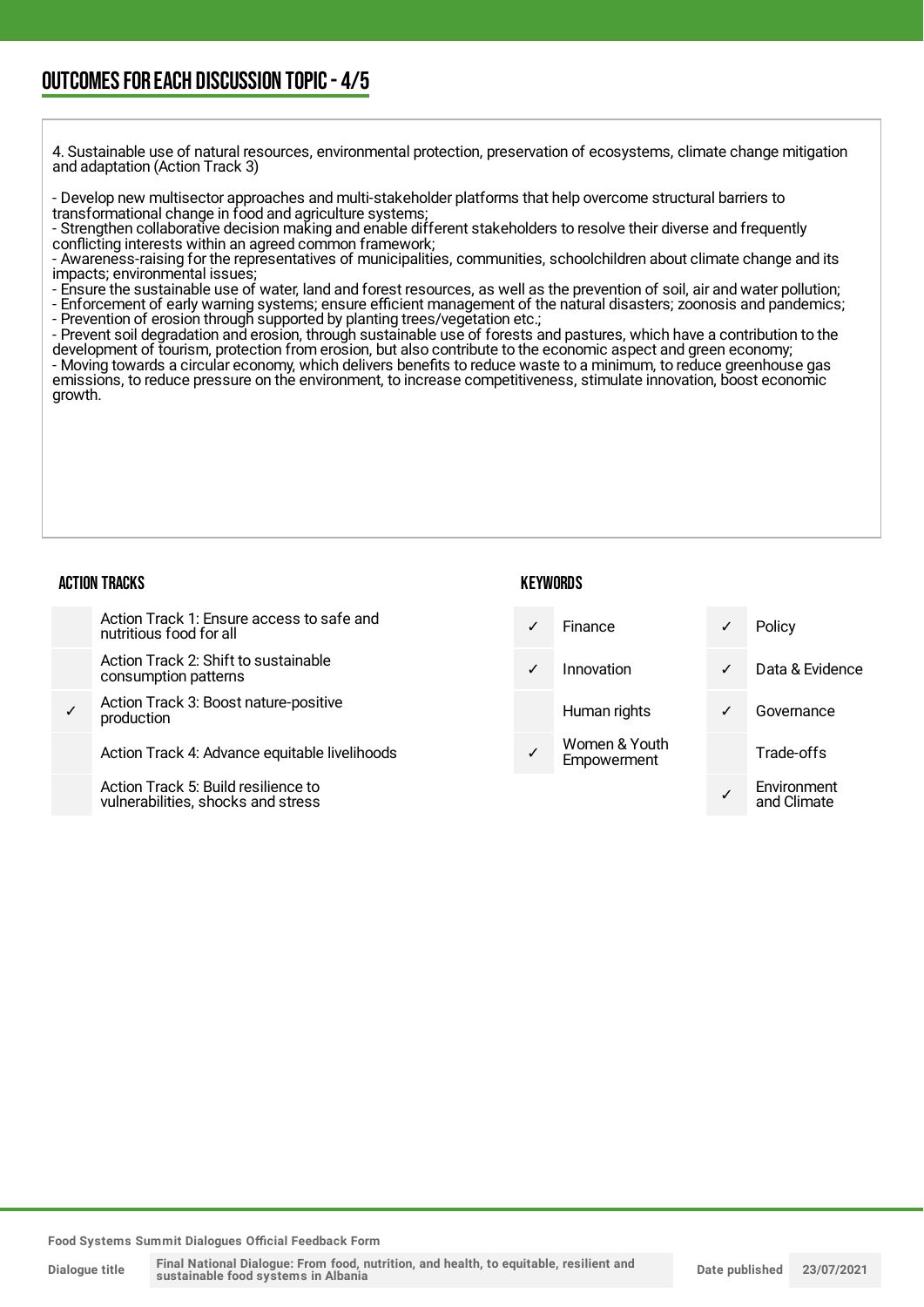5. Elaboration of effective systems for crisis management (Action Track 5)

- Ensure effective crisis management plans are in place;

- Approximation of the legal frame and methodology for assessment and compensation of damages and losses after disasters according to international standards in cooperation with insurance market actors;

- Strengthen the communication mechanism between institutions to ensure effective crisis and shock management;

- Strengthen food supply management systems and other basic needs during and after crises. Establish supply management

systems for food and other basic needs;

- Establish an effective communication mechanism between the state and the private sector for a force majeure situation, which ensures effective management of crises and shocks;

- Developing the insurance market for agricultural activity through specific national support schemes.

#### ACTION TRACKS

#### **KEYWORDS**

|   | Action Track 1: Ensure access to safe and<br>nutritious food for all      | ✓            | <b>Finance</b>               | ✓            | Policy                     |
|---|---------------------------------------------------------------------------|--------------|------------------------------|--------------|----------------------------|
|   | Action Track 2: Shift to sustainable<br>consumption patterns              | ✓            | Innovation                   | $\checkmark$ | Data & Evidence            |
|   | Action Track 3: Boost nature-positive<br>production                       | $\checkmark$ | Human rights                 | $\checkmark$ | Governance                 |
|   | Action Track 4: Advance equitable livelihoods                             |              | Women & Youth<br>Empowerment |              | Trade-offs                 |
| ✓ | Action Track 5: Build resilience to<br>vulnerabilities, shocks and stress |              |                              |              | Environment<br>and Climate |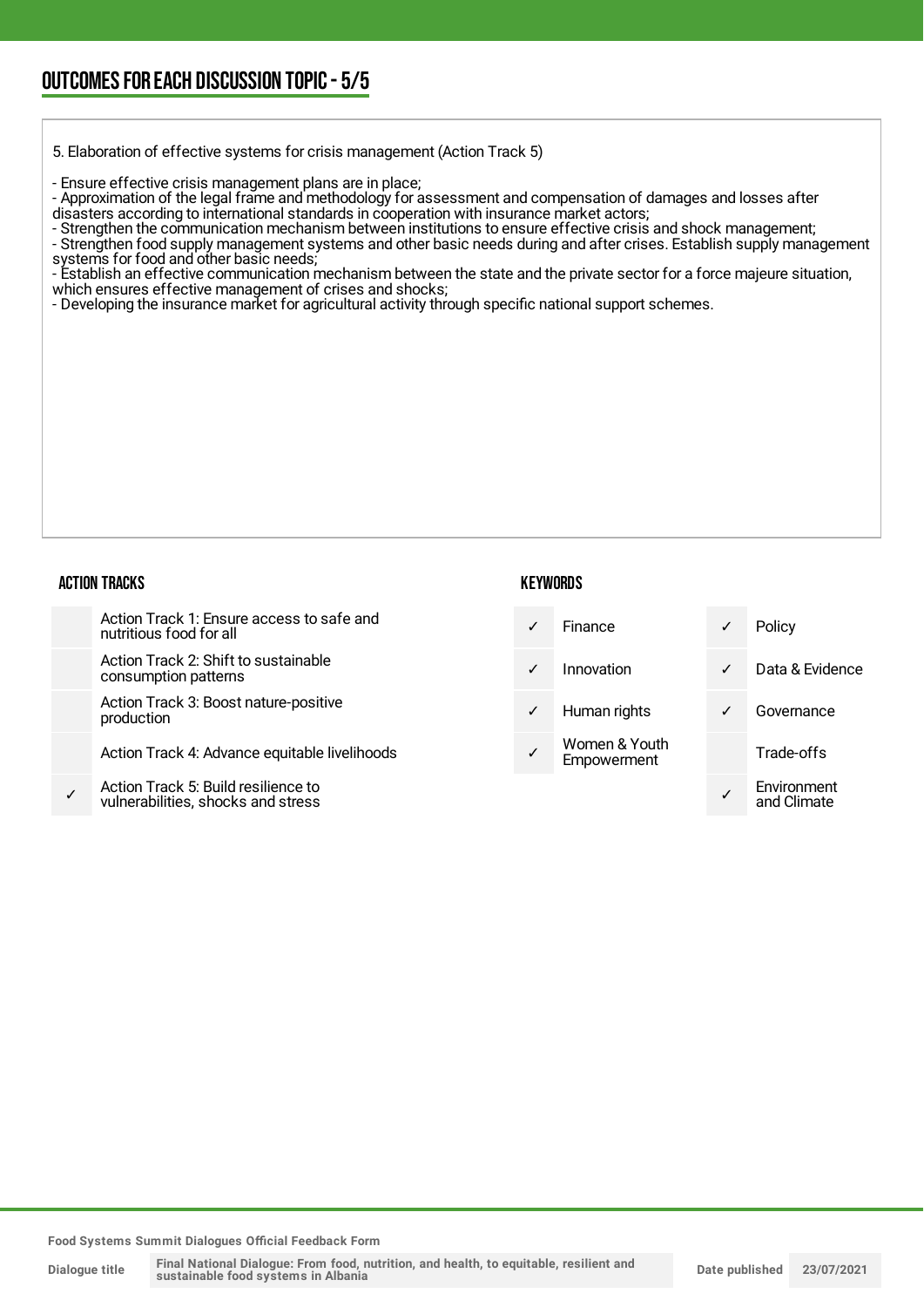### AREAS OF DIVERGENCE

N/A

#### ACTION TRACKS

| Action Track 1: Ensure access to safe and |  |
|-------------------------------------------|--|
| nutritious food for all                   |  |

Action Track 2: Shift to sust consumption patterns

Action Track 3: Boost nature production

Action Track 4: Advance eq

Action Track 5: Build resilience to vulnerabilities, shocks and stress

| <b>KEYWORDS</b> |
|-----------------|
|-----------------|

| ess to safe and     | Finance                      | Policy                     |
|---------------------|------------------------------|----------------------------|
| tainable            | Innovation                   | Data & Evidence            |
| e-positive          | Human rights                 | Governance                 |
| uitable livelihoods | Women & Youth<br>Empowerment | Trade-offs                 |
| nce to<br>stress    |                              | Environment<br>and Climate |
|                     |                              |                            |